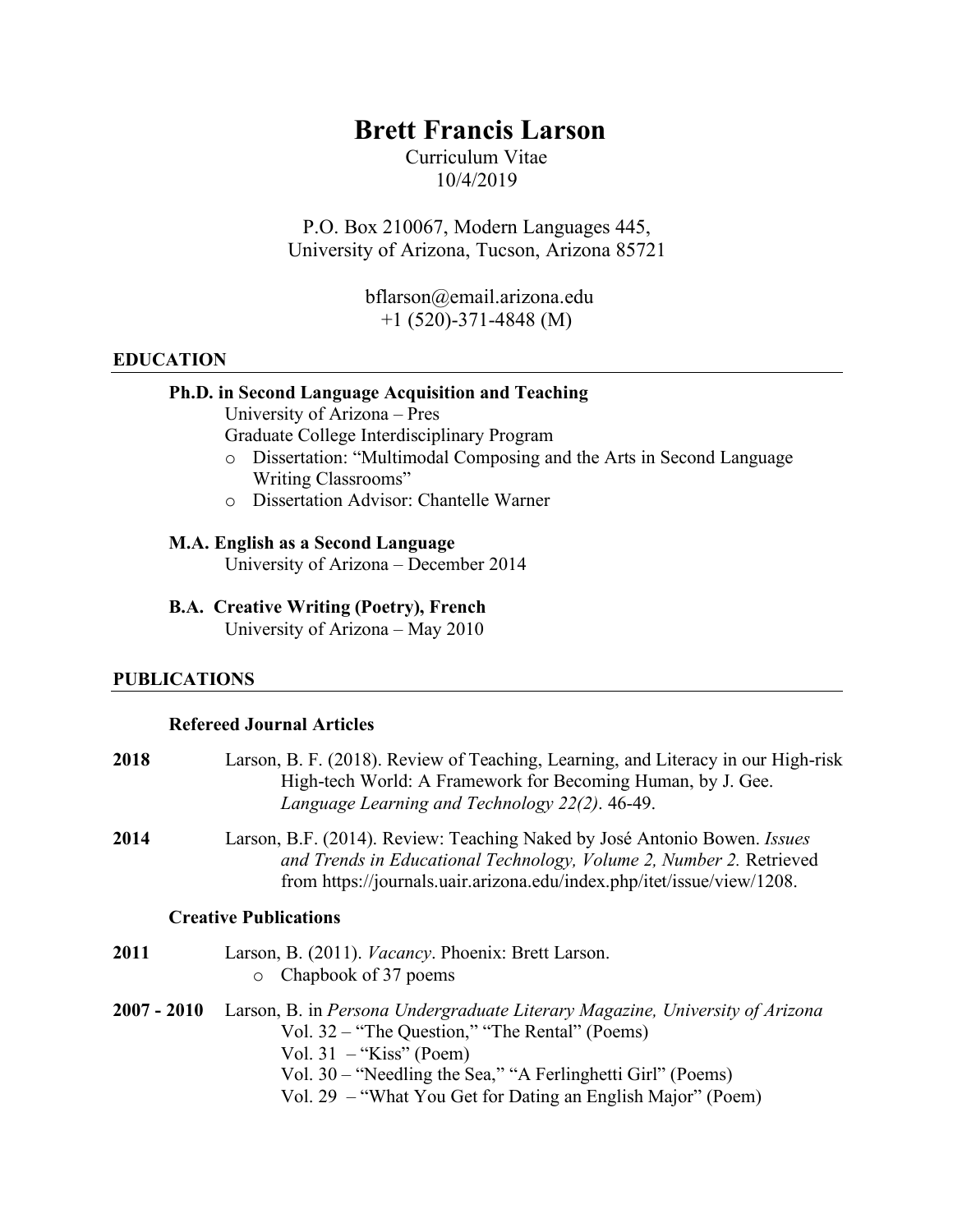| 2010          | Shane, C. J., & Larson, B. (2010). Arctic Hearts. Tucson.<br>Mixed media book interpretation of the poem "December" by Larson, B.<br>$\circ$                           |  |  |  |
|---------------|------------------------------------------------------------------------------------------------------------------------------------------------------------------------|--|--|--|
| 2000          | Stangelberger, G. (Director), Phoenix Boys Choir (Artists), various composers<br>(Composer). (2000). <i>Drops of Golden Sun</i> [Compact Disc]. Phoenix<br>(as artist) |  |  |  |
| <b>AWARDS</b> |                                                                                                                                                                        |  |  |  |
| 2019          | Barry Briggs Award for Innovation in Teaching Involving Music<br>University of Arizona Writing Program                                                                 |  |  |  |
| 2018          | Science & Humanities Communications Fellow<br>University of Arizona Museum of Art                                                                                      |  |  |  |
| 2017          | Graduate College Fellowship and Tuition Scholarship<br>University of Arizona                                                                                           |  |  |  |
| 2009          | Hattie Lockett Award for Senior Showing Promise as a Poet<br>University of Arizona Poetry Center                                                                       |  |  |  |

# **INVITED CAMPUS TALKS**

**2018** "Busking" – talk and musical performance for "Music in World Cultures" course Fred Fox School of Music (Feb. 20)

# **CONFERENCES**

# **International**

| 2019 | Academic Writing & English Language Learners Conference,<br>Halifax, Canada (Oct. 25-26)<br>"Artist Research Workbooks and Multimodal Composing in the Second Language<br>Writing Classroom"          |
|------|-------------------------------------------------------------------------------------------------------------------------------------------------------------------------------------------------------|
| 2019 | Ethnographies of Academic Writing<br>Zaragoza, Spain (May 16-17)<br>"A Genre Analysis of Artist Research Workbooks"                                                                                   |
| 2016 | 9th International Scientific Conference - "Man in the Space of Language"<br>Kaunas, Lithuania (May 12-13)<br>"Concept Albums: Vološinov & Intertextuality in Coheed and Cambria's<br>Amory Wars saga" |
| 2015 | Poetics and Linguistics Association Annual Conference<br>Canterbury, United Kingdom (July 15-18)<br>"Concept Albums: Vološinov & Intertextuality in Coheed and Cambria's<br>Amory Wars saga"          |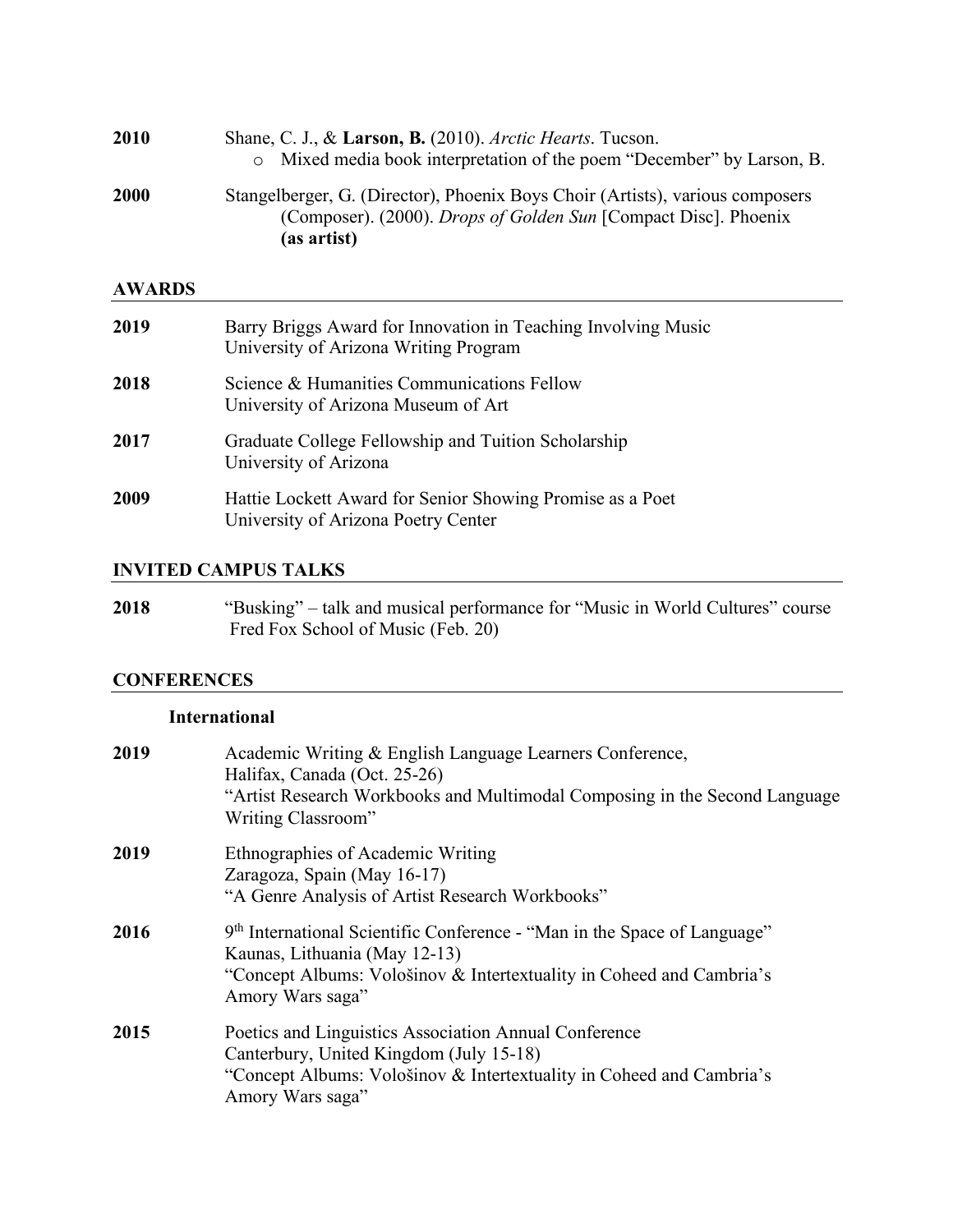# **National**

| 2018 | Art Education Research Institute Symposium<br>Naperville, IL (Sept. 13-15)<br>"Transdisciplinarity and the Implementation of Artist Research Workbooks in<br>ESL/Second Language Learning Classrooms" |
|------|-------------------------------------------------------------------------------------------------------------------------------------------------------------------------------------------------------|
|      | Local                                                                                                                                                                                                 |
| 2019 | Second Language Acquisition and Teaching Roundtable<br>Tucson, AZ (Feb. 8-9)<br>"An Interactive Performance Collage of Masculinity in C#"                                                             |
| 2018 | Second Language Acquisition and Teaching Roundtable<br>Tucson, AZ (Feb. 16-17)<br>"A Genre Analysis of Artist Research Journals"                                                                      |
| 2015 | Second Language Acquisition and Teaching Roundtable<br>Tucson, AZ (March 6-7)<br>"Worship Music as a Bilingual Linguistic Practice"                                                                   |
| 2014 | Arizona Teachers of English to Speakers of Other Languages<br>Tucson, AZ<br>"Worship Music as a Bilingual Linguistic Practice" (Poster)                                                               |
| 2014 | Teaching, Learning & Sociocultural Studies Graduate Colloquy<br>Tucson, AZ<br>"A review of policy in art education: the influence of No Child Left Behind $\&$<br>Globalization" (Poster)             |

# **COLLEGIATE TEACHING EXPERIENCE**

| $2018 - Pres$ | <b>Graduate Teaching Assistant, Instructor of Record</b><br>University of Arizona Writing Program, Department of English<br>Tucson, Arizona, USA        |  |  |  |  |
|---------------|---------------------------------------------------------------------------------------------------------------------------------------------------------|--|--|--|--|
|               | English Composition for ESL Students (Fall 2019)<br>First Year Composition (Fall 2018, Spring 2019)<br>$\circ$                                          |  |  |  |  |
| $2017 - 2018$ | Grader<br>University of Arizona Africana Studies Program<br>Tucson, Arizona, USA<br>Introduction to African Studies (Fall 2017, Spring 2018)<br>$\circ$ |  |  |  |  |
| $2015 - 2016$ | Anyanyelvi Lektor / Angoltanár (Native-Speaking Lecturer)<br>Debreceni Egyetem DExam Vizsgaközpont<br>Debrecen, Hungary                                 |  |  |  |  |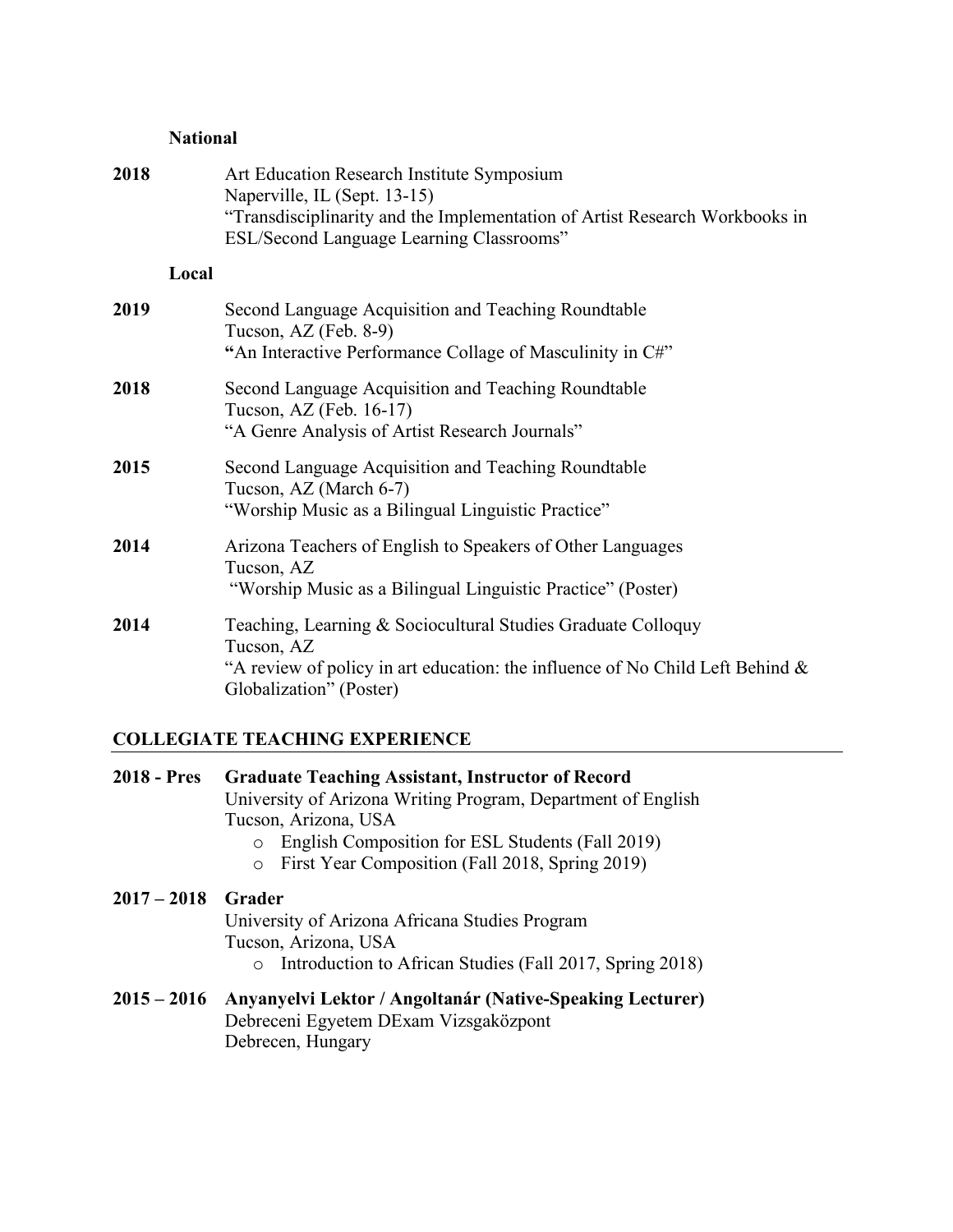# **OTHER TEACHING EXPERIENCE**

| 2017                           | <b>Credit Teacher</b><br>Concordia Language Villages - Lac du Bois Bemidji French camp<br>Bemidji, Minnesota, USA     |  |  |  |  |
|--------------------------------|-----------------------------------------------------------------------------------------------------------------------|--|--|--|--|
| $2016 - 2017$                  | Teacher<br>Coromandel Outdoor Language Center<br>Whitianga, New Zealand                                               |  |  |  |  |
| 2015                           | <b>French Enrichment Teacher</b><br><b>Schoolcraft Learning Community</b><br>Bemidji, Minnesota, USA                  |  |  |  |  |
| 2014                           | <b>Teaching Intern</b><br>Pima Community College Refugee Education Project<br>Tucson, Arizona, USA                    |  |  |  |  |
| 2014                           | <b>English Native Teacher</b><br>Jeollanam-do Office of Education<br>Mokpo, Jeollanam-do, South Korea                 |  |  |  |  |
| 2013                           | <b>Substitute Teacher</b><br>Cartwright K-8 School District<br>Glendale, Arizona, USA                                 |  |  |  |  |
| 2013                           | <b>Substitute Teacher</b><br>Arizona Conservatory for Arts and Academics K-12 Charter School<br>Phoenix, Arizona, USA |  |  |  |  |
| $2011 - 2012$                  | <b>English Language Assistant</b><br>Lycée Augustin Fresnel and Collège Marie Curie<br>Bernay, Upper Normandy, France |  |  |  |  |
| $2012 - 2013$<br>$2010 - 2011$ | <b>Tutor</b><br><b>Sylvan Learning Center</b><br>Phoenix, Arizona                                                     |  |  |  |  |
| <b>OTHER WORK EXPERIENCE</b>   |                                                                                                                       |  |  |  |  |
| $2015 - Pres$                  | <b>Professional Musician &amp; Busker</b>                                                                             |  |  |  |  |

Buskabond

- **2019 Language Program Coordinator**  Lovell International Camps Gstaad, Switzerland
- **2017 Language Counselor** American Village Lower Normandy, France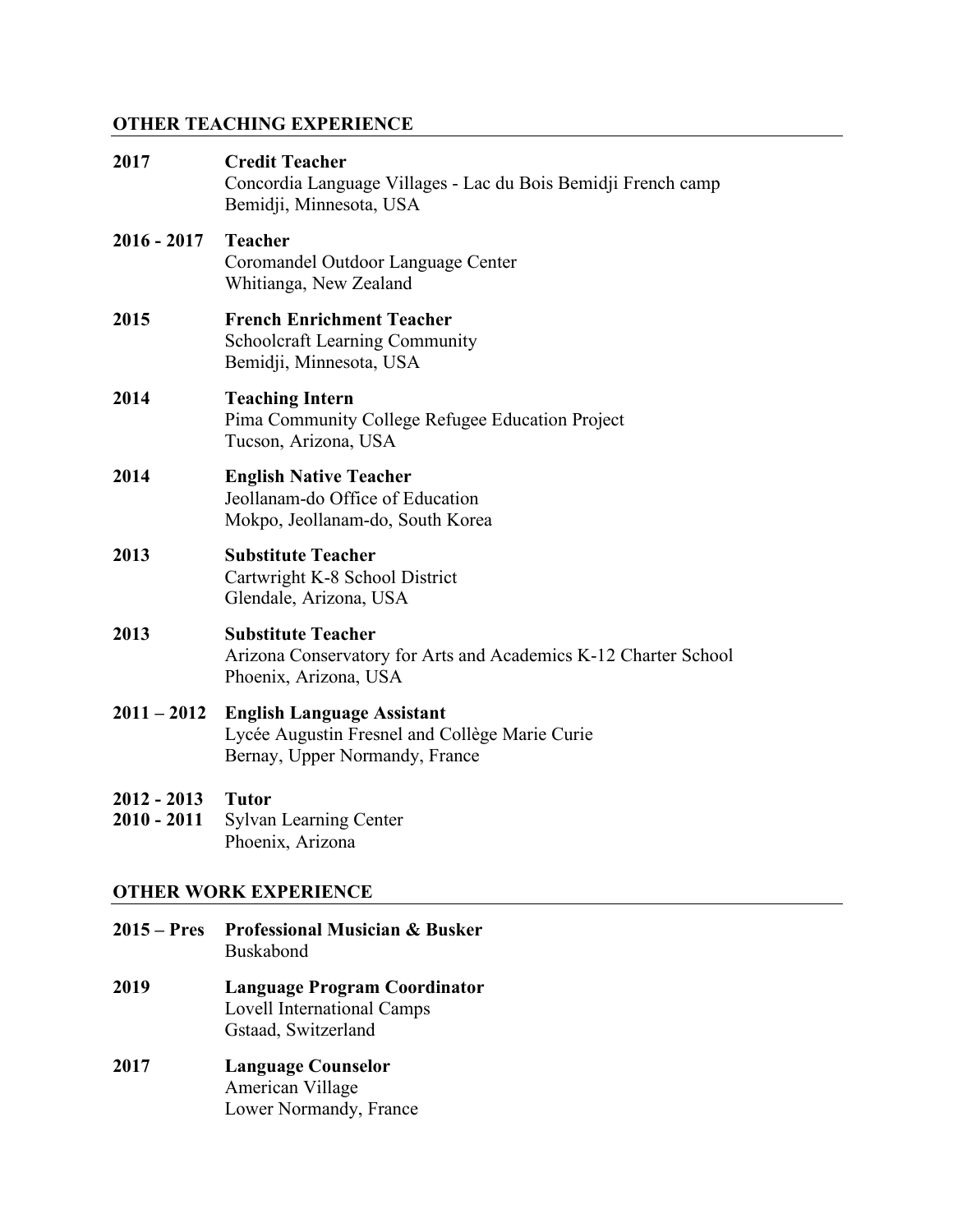| 2016       | <b>English Language Camp Counselor</b><br><b>Funside Balaton Camp</b><br>Balatongyörök, Hungary                                                                                                     |  |  |  |
|------------|-----------------------------------------------------------------------------------------------------------------------------------------------------------------------------------------------------|--|--|--|
| 2015       | <b>English Language Camp Counselor</b><br>Longbridge Summer Camp<br>Langenbruck, Basel-Land, Switzerland                                                                                            |  |  |  |
| 2015       | <b>French Cultural &amp; Linguistic Specialist</b><br>Concordia Language Villages Lac du Bois French camp<br>Bemidji, Minnesota, USA                                                                |  |  |  |
| 2014, 2015 | <b>Moniteur (Counselor)</b><br>Concordia Language Villages Lac du Bois French camp<br>Bemidji, Minnesota, USA                                                                                       |  |  |  |
| 2013       | <b>Staffer</b><br><b>Visions Service Adventures</b><br>Capesterre-de-Marie-Galante, Marie-Galante, Guadeloupe                                                                                       |  |  |  |
| 2012       | <b>Animateur Anglophone Native (Native English-Speaking Counselor)</b><br>Lycées Providence-Miséricorde (Rouen), Augustin Fresnel (Bernay), Porte de<br>Normandie (Vernieul) Upper Normandy, France |  |  |  |

### **PROFESSIONAL DEVELOPMENT**

- **2019** Interdisciplinary Views on Education and Professionalization: Transnational Voices on Future Directions in Higher Education (Jan. 25-26)
- **2018** Center for Educational Resources in Culture, Language, and Literacy L2 Digital Literacies Symposium (Oct. 20)
- **2018** Center for Educational Resources in Culture, Language, and Literacy Literacy in the Wild: Getting Foreign Language Learners out of the Classroom and into the World
	- o Workshop: "Bridging Classroom and Community with Linguistic and Literary Landscapes" (June 4-5)
	- o Workshop: "Foreign Language and Literacies at the Museum (June 6-7)
- 2018 Center for Educational Resources in Culture, Language, and Literacy 6<sup>th</sup> International Conference on the Development and Assessment of Intercultural Competence (Jan. 25-27)
	- o Workshop: "Film (Clips) in the Language Curriculum: Towards a Development of the "Multilingual Subject"
- **2017** Tucson Museum of Art Immigrant and Refugee Education in the Museum Workshop
- **2014** Symposium on Second Language Writing (Nov 13-15)
- **2014** AZCALL (Feb. 15)